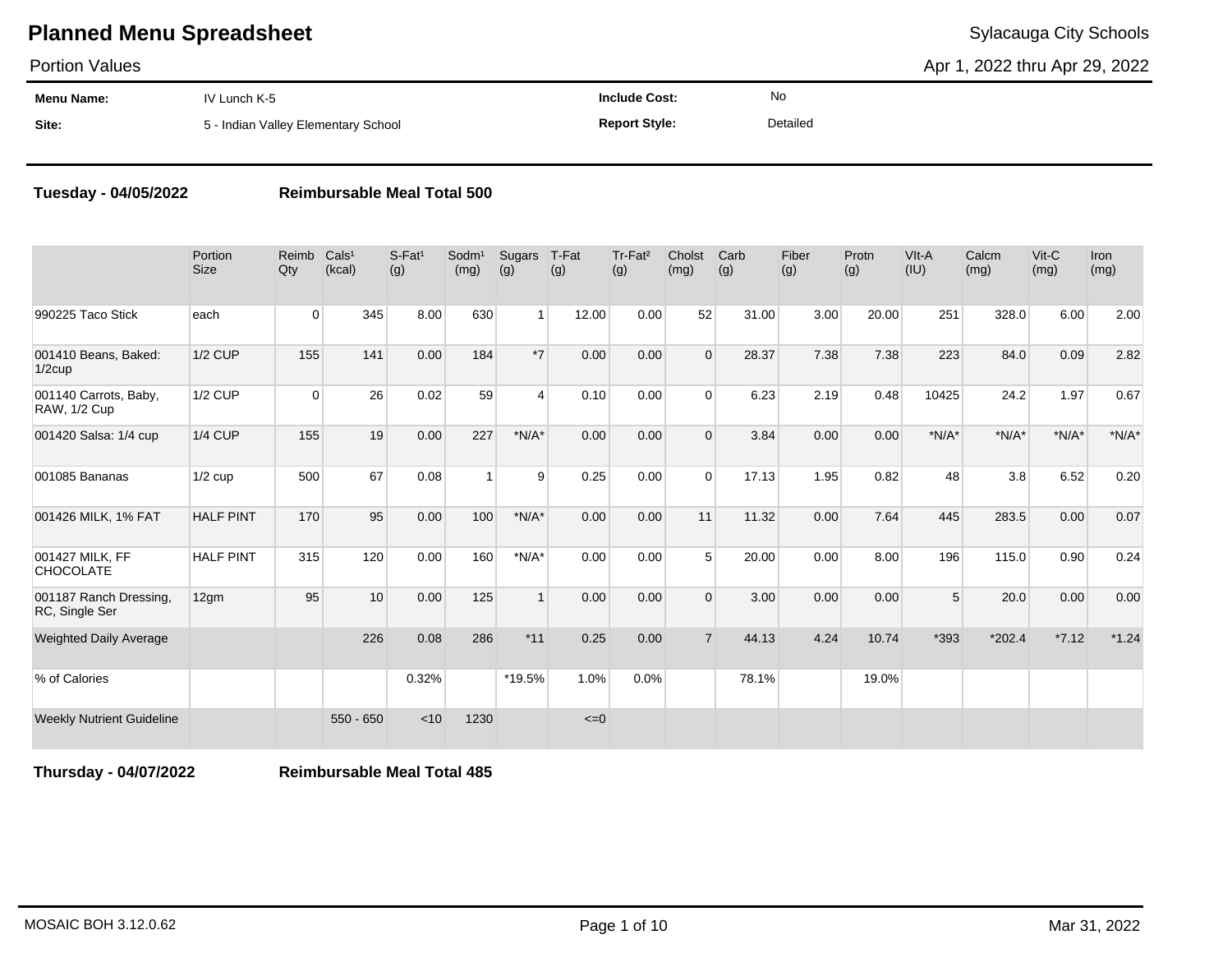Portion Values

Apr 1, 2022 thru Apr 29, 2022

|                                      | Portion<br>Size  | Reimb<br>Qty | Cals <sup>1</sup><br>(kcal) | $S-Fat1$<br>(g) | Sodm <sup>1</sup><br>(mg) | Sugars<br>(g) | T-Fat<br>(g) | Tr-Fat <sup>2</sup><br>(g) | Cholst<br>(mg) | Carb<br>(g) | Fiber<br>(g) | Protn<br>(g) | VIt-A<br>(IU) | Calcm<br>(mg) | $V$ it-C<br>(mg) | Iron<br>(mg) |
|--------------------------------------|------------------|--------------|-----------------------------|-----------------|---------------------------|---------------|--------------|----------------------------|----------------|-------------|--------------|--------------|---------------|---------------|------------------|--------------|
| 990349 Chicken Ziti<br>Casserole *   | $3/4$ cup        | 485          | 315                         | 3.15            | 324                       | 4             | 10.32        | 0.00                       | 49             | 33.99       | $*1.00$      | 20.40        | 448           | 66.7          | 0.74             | 0.43         |
| 001753 Beans, Green, 1/2<br>c. Ranch | 1/2 CUP          | 485          | 22                          | 0.00            | 498                       | $*_{0}$       | 0.36         | $*0.00$                    | $\Omega$       | 4.39        | 2.17         | 0.01         | $*_{0}$       | $*0.2$        | $*0.05$          | $*0.00$      |
| 001469 Potatoes, Sweet;<br>$1/2$ cup | 1/2c servings    | $\Omega$     | 133                         | 0.44            | 52                        | $*7$          | 1.15         | 0.00                       | $\Omega$       | 29.72       | 3.40         | 1.45         | 10433         | 20.1          | 12.25            | 1.08         |
| 000814 Apples, Fresh<br>(HUSSC)      | <b>1/2 CUP</b>   | 485          | 72                          | 0.04            | $\mathbf{1}$              | 14            | 0.23         | 0.00                       | $\Omega$       | 19.06       | 3.31         | 0.36         | 75            | 8.3           | 6.35             | 0.17         |
| 001426 MILK, 1% FAT                  | <b>HALF PINT</b> | 165          | 95                          | 0.00            | 100                       | $*N/A*$       | 0.00         | 0.00                       | 11             | 11.32       | 0.00         | 7.64         | 445           | 283.5         | 0.00             | 0.07         |
| 001427 MILK, FF<br><b>CHOCOLATE</b>  | <b>HALF PINT</b> | 320          | 120                         | 0.00            | 160                       | $*N/A*$       | 0.00         | 0.00                       | 5              | 20.00       | 0.00         | 8.00         | 196           | 115.0         | 0.90             | 0.24         |
| <b>Weighted Daily Average</b>        |                  |              | 521                         | 3.20            | 962                       | $*18$         | 10.91        | $*0.00$                    | 56             | 74.48       | $*6.48$      | 28.65        | *803          | $*247.4$      | $*7.73$          | $*0.78$      |
| % of Calories                        |                  |              |                             | 5.53%           |                           | *13.8%        | 18.8%        | $*0.0\%$                   |                | 57.2%       |              | 22.0%        |               |               |                  |              |
| <b>Weekly Nutrient Guideline</b>     |                  |              | $550 - 650$                 | < 10            | 1230                      |               | $\leq 0$     |                            |                |             |              |              |               |               |                  |              |

**Monday - 04/11/2022 Reimbursable Meal Total 500**

|                                           | Portion<br>Size  | Reimb Cals <sup>1</sup><br>Qty | (kcal) | $S$ -Fat <sup>1</sup><br>(g) | Sodm <sup>1</sup><br>(mg) | Sugars<br>(g)  | T-Fat<br>(g) | $Tr-Fat2$<br>(g) | Cholst<br>(mg) | Carb<br>(g) | Fiber<br>(g) | Protn<br>(g) | $V$ lt-A<br>(IU) | Calcm<br>(mg) | $V$ it-C<br>(mg) | <b>Iron</b><br>(mg) |
|-------------------------------------------|------------------|--------------------------------|--------|------------------------------|---------------------------|----------------|--------------|------------------|----------------|-------------|--------------|--------------|------------------|---------------|------------------|---------------------|
| 001658 Hamburger w/ WG<br><b>Bun CASE</b> | each             | 500                            | 275    | 3.58                         | 417                       | $\overline{4}$ | 11.04        | 0.00             | 43             | 27.65       | 2.39         | 18.01        | 697              | 149.2         | 0.00             | 4.12                |
| 000122 Potato Wedges:<br>FZN 3 oz         | 3oz servings     | 165                            | 128    | 0.53                         | 150                       | $\Omega$       | 4.27         | 0.00             | $\Omega$       | 21.37       | 2.14         | 2.14         | 107              | 0.0           | 3.85             | 0.38                |
| 000256 Broccoli, RAW,<br>Fresh 1lb        | <b>1/4 CUP</b>   | 165                            | 6      | 0.00                         | 5                         | $\Omega$       | 0.06         | 0.00             | $\Omega$       | 1.08        | 0.42         | 0.46         | 101              | 7.6           | 14.45            | 0.12                |
| 000814 Apples, Fresh<br>(HUSSC)           | <b>1/2 CUP</b>   | 500                            | 72     | 0.04                         |                           | 14             | 0.23         | 0.00             | $\Omega$       | 19.06       | 3.31         | 0.36         | 75               | 8.3           | 6.35             | 0.17                |
| 001426 MILK, 1% FAT                       | <b>HALF PINT</b> | 170                            | 95     | 0.00                         | 100                       | $*N/A*$        | 0.00         | 0.00             | 11             | 11.32       | 0.00         | 7.64         | 445              | 283.5         | 0.00             | 0.07                |
| 001427 MILK, FF<br><b>CHOCOLATE</b>       | <b>HALF PINT</b> | 330                            | 120    | 0.00                         | 160                       | $*N/A*$        | 0.00         | 0.00             | 5              | 20.00       | 0.00         | 8.00         | 196              | 115.0         | 0.90             | 0.24                |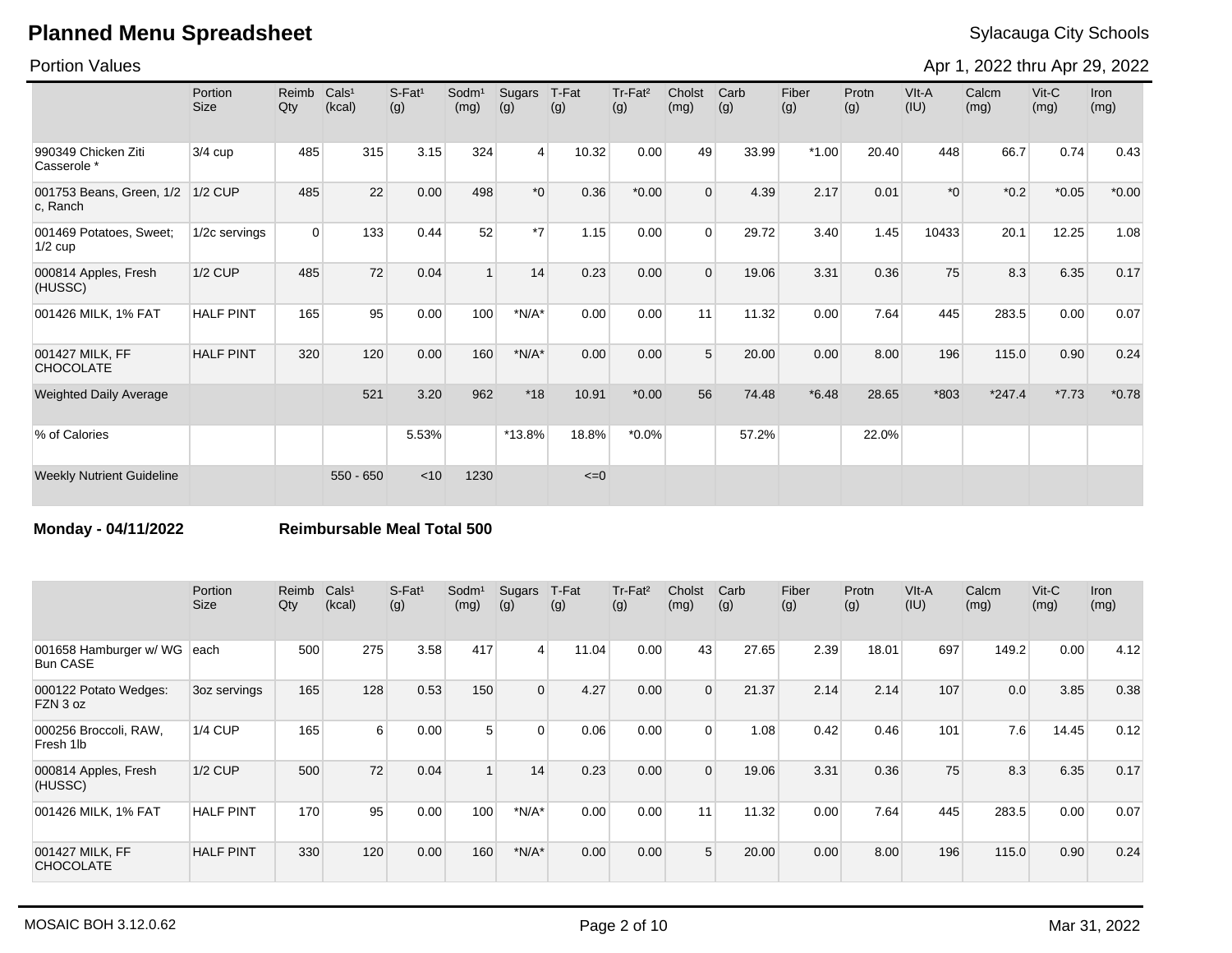### Portion Values

Apr 1, 2022 thru Apr 29, 2022

|                                          | Portion<br>Size | Reimb<br>Qty | Cals <sup>1</sup><br>(kcal) | $S-Fat1$<br>(g) | Sodm <sup>1</sup><br>(mg) | Sugars<br>(g)  | T-Fat<br>(g) | Tr-Fat <sup>2</sup><br>(g) | Cholst<br>(mg) | Carb<br>(g) | Fiber<br>(g) | Protn<br>(g) | $V$ lt-A<br>(IU) | Calcm<br>(mg) | $V$ it-C<br>(mg) | <b>Iron</b><br>(mg) |
|------------------------------------------|-----------------|--------------|-----------------------------|-----------------|---------------------------|----------------|--------------|----------------------------|----------------|-------------|--------------|--------------|------------------|---------------|------------------|---------------------|
| 001187 Ranch Dressing,<br>RC, Single Ser | 12gm            | 155          | 10 <sup>1</sup>             | 0.00            | 125                       | $\overline{ }$ | 0.00         | 0.00                       | $\Omega$       | 3.00        | 0.00         | 0.00         | 5 <sup>1</sup>   | 20.0          | 0.00             | 0.00                |
| 001011 CONDIMENT 4                       | <b>EACH</b>     | $\Omega$     | 50                          | 0.50            | 185                       | $2^{\mid}$     | 4.00         | 0.00                       | 5 <sup>1</sup> | 5.00        | 0.00         | 0.00         | 100              | 0.0           | 0.00             | 0.00                |
| <b>Weighted Daily Average</b>            |                 |              | 505                         | 3.80            | 648                       | $*19$          | 12.71        | 0.00                       | 50             | 72.10       | 6.54         | 27.10        | 1122             | 338.5         | 12.98            | 4.63                |
| % of Calories                            |                 |              |                             | $6.77\%$        |                           | $*15.0\%$      | 22.7%        | 0.0%                       |                | 57.1%       |              | 21.5%        |                  |               |                  |                     |
| <b>Weekly Nutrient Guideline</b>         |                 |              | $550 - 650$                 | < 10            | 1230                      |                | $\leq=0$     |                            |                |             |              |              |                  |               |                  |                     |

**Tuesday - 04/12/2022 Reimbursable Meal Total 500**

|                                              | Portion<br><b>Size</b> | Reimb<br>Qty | Cals <sup>1</sup><br>(kcal) | $S-Fat1$<br>(g) | Sodm <sup>1</sup><br>(mg) | Sugars<br>(g) | T-Fat<br>(g) | Tr-Fat <sup>2</sup><br>(g) | Cholst<br>(mg) | Carb<br>(g) | Fiber<br>(g) | Protn<br>(g) | VIt-A<br>(IU) | Calcm<br>(mg) | $V$ it-C<br>(mg) | <b>Iron</b><br>(mg) |
|----------------------------------------------|------------------------|--------------|-----------------------------|-----------------|---------------------------|---------------|--------------|----------------------------|----------------|-------------|--------------|--------------|---------------|---------------|------------------|---------------------|
| 990136 Burrito                               | 5.75 OZ                | 500          | 279                         | 2.23            | 403                       |               | 8.06         | 0.00                       | 16             | 38.80       | 7.50         | 15.71        | 300           | 60.0          | 1.20             | 3.60                |
| 001410 Beans, Baked:<br>$1/2$ cup            | $1/2$ CUP              | 155          | 141                         | 0.00            | 184                       | $*7$          | 0.00         | 0.00                       | $\Omega$       | 28.37       | 7.38         | 7.38         | 223           | 84.0          | 0.09             | 2.82                |
| 001140 Carrots, Baby,<br><b>RAW, 1/2 Cup</b> | 1/2 CUP                | $\Omega$     | 26                          | 0.02            | 59                        | 4             | 0.10         | 0.00                       | $\Omega$       | 6.23        | 2.19         | 0.48         | 10425         | 24.2          | 1.97             | 0.67                |
| 001420 Salsa: 1/4 cup                        | $1/4$ CUP              | 155          | 19                          | 0.00            | 227                       | $*N/A*$       | 0.00         | 0.00                       | $\overline{0}$ | 3.84        | 0.00         | 0.00         | $*N/A*$       | $*N/A*$       | $*N/A*$          | $*N/A*$             |
| 001085 Bananas                               | $1/2$ cup              | 500          | 67                          | 0.08            |                           | 9             | 0.25         | 0.00                       | $\Omega$       | 17.13       | 1.95         | 0.82         | 48            | 3.8           | 6.52             | 0.20                |
| 001426 MILK, 1% FAT                          | <b>HALF PINT</b>       | 170          | 95                          | 0.00            | 100                       | $*N/A*$       | 0.00         | 0.00                       | 11             | 11.32       | 0.00         | 7.64         | 445           | 283.5         | 0.00             | 0.07                |
| 001427 MILK, FF<br><b>CHOCOLATE</b>          | <b>HALF PINT</b>       | 315          | 120                         | 0.00            | 160                       | $*N/A*$       | 0.00         | 0.00                       | 5              | 20.00       | 0.00         | 8.00         | 196           | 115.0         | 0.90             | 0.24                |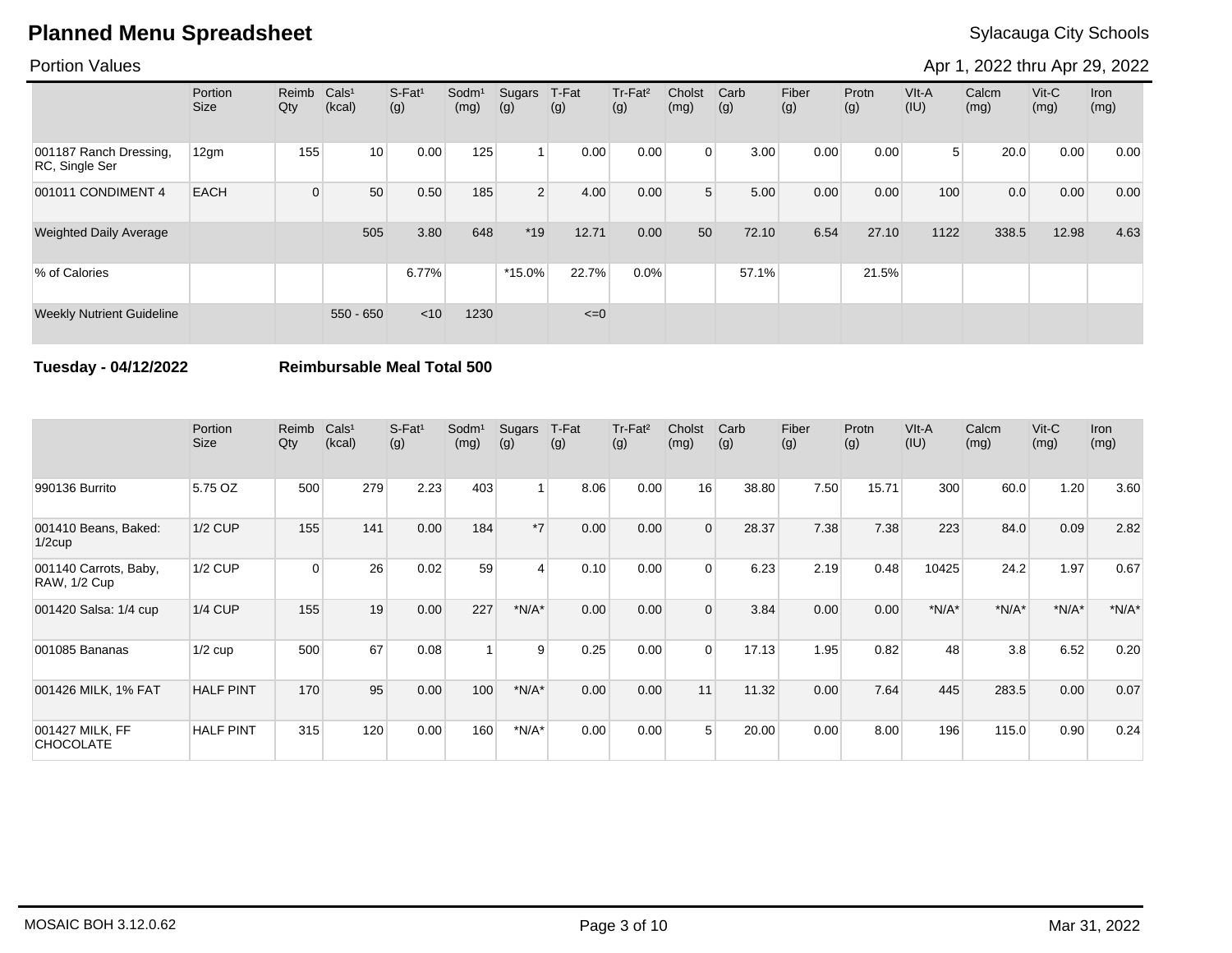Portion Values

Apr 1, 2022 thru Apr 29, 2022

|                                          | Portion<br><b>Size</b> | Reimb<br>Qty | Cals <sup>1</sup><br>(kcal) | $S-Fat1$<br>(g) | Sodm <sup>1</sup><br>(mg) | Sugars<br>(g) | T-Fat<br>(g) | Tr-Fat <sup>2</sup><br>(g) | Cholst<br>(mg) | Carb<br>(g) | Fiber<br>(g) | Protn<br>(g) | VIt-A<br>(IU)  | Calcm<br>(mg) | $V$ it-C<br>(mg) | <b>Iron</b><br>(mg) |
|------------------------------------------|------------------------|--------------|-----------------------------|-----------------|---------------------------|---------------|--------------|----------------------------|----------------|-------------|--------------|--------------|----------------|---------------|------------------|---------------------|
| 001187 Ranch Dressing,<br>RC, Single Ser | 12gm                   | 95           | 10 <sup>1</sup>             | 0.00            | 125                       |               | 0.00         | 0.00                       | $\overline{0}$ | 3.00        | 0.00         | 0.00         | 5 <sup>1</sup> | 20.0          | 0.00             | 0.00                |
| <b>Weighted Daily Average</b>            |                        |              | 505                         | 2.31            | 689                       | $*13$         | 8.31         | 0.00                       | 23             | 82.93       | 11.74        | 26.45        | $*693$         | $*262.4$      | $*8.32$          | $*4.84$             |
| % of Calories                            |                        |              |                             | 4.12%           |                           | $*10.3%$      | 14.8%        | 0.0%                       |                | 65.7%       |              | 21.0%        |                |               |                  |                     |
| <b>Weekly Nutrient Guideline</b>         |                        |              | $550 - 650$                 | < 10            | 1230                      |               | $\leq=0$     |                            |                |             |              |              |                |               |                  |                     |

**Wednesday - 04/13/2022 Reimbursable Meal Total 475**

|                                          | Portion<br><b>Size</b> | Reimb<br>Qty   | Cals <sup>1</sup><br>(kcal) | $S$ -Fat <sup>1</sup><br>(g) | Sodm <sup>1</sup><br>(mg) | Sugars<br>(g) | T-Fat<br>(g) | Tr-Fat <sup>2</sup><br>(g) | Cholst<br>(mg) | Carb<br>(g) | Fiber<br>(g) | Protn<br>(g) | VIt-A<br>(IU) | Calcm<br>(mg) | $V$ it-C<br>(mg) | <b>Iron</b><br>(mg) |
|------------------------------------------|------------------------|----------------|-----------------------------|------------------------------|---------------------------|---------------|--------------|----------------------------|----------------|-------------|--------------|--------------|---------------|---------------|------------------|---------------------|
| 001113 Cheeseburger:<br>WW bun           | servings               | 475            | 333                         | 6.20                         | 666                       | $\vert$       | 15.85        | 0.00                       | 56             | 29.38       | 2.48         | 20.85        | 854           | 229.6         | 0.00             | 4.18                |
| 000122 Potato Wedges:<br>FZN 3 oz        | 3oz servings           | $\overline{0}$ | 128                         | 0.53                         | 150                       | $\mathbf 0$   | 4.27         | 0.00                       | $\Omega$       | 21.37       | 2.14         | 2.14         | 107           | 0.0           | 3.85             | 0.38                |
| 001679 Beans, Green,<br>Seasoned 1/2 cup | 1/2 CUP                | 95             | 38                          | 0.88                         | 217                       | $*_{0}$       | 2.25         | 0.00                       | $\Omega$       | 3.96        | $*1.89$      | 0.07         | $*90$         | $*2.4$        | $*0.07$          | $*0.13$             |
| 001399 Peaches: 1/2 cup                  | $1/2$ CUP              | 475            | 90                          | 0.00                         | $\overline{7}$            | $*N/A*$       | 0.00         | 0.00                       | $\Omega$       | 24.29       | 1.62         | 0.74         | 287           | 4.4           | 3.98             | 0.59                |
| 001426 MILK, 1% FAT                      | <b>HALF PINT</b>       | 160            | 95                          | 0.00                         | 100                       | $*N/A*$       | 0.00         | 0.00                       | 11             | 11.32       | 0.00         | 7.64         | 445           | 283.5         | 0.00             | 0.07                |
| 001427 MILK, FF<br><b>CHOCOLATE</b>      | <b>HALF PINT</b>       | 315            | 120                         | 0.00                         | 160                       | $*N/A*$       | 0.00         | 0.00                       | 5              | 20.00       | 0.00         | 8.00         | 196           | 115.0         | 0.90             | 0.24                |
| 000945 CONDIMENT 3                       | <b>EACH</b>            | $\Omega$       | 40                          | 0.50                         | 160                       | $\Omega$      | 4.00         | 0.00                       | 5              | 2.00        | 0.00         | 0.00         | $\Omega$      | 0.0           | 0.00             | 0.00                |
| <b>Weighted Daily Average</b>            |                        |                | 542                         | 6.38                         | 856                       | $*_{4}$       | 16.30        | 0.00                       | 63             | 71.54       | $*4.47$      | 29.48        | *1438         | $*406.2$      | $*4.59$          | $*4.98$             |
| % of Calories                            |                        |                |                             | 10.59%                       |                           | $*3.0\%$      | 27.1%        | 0.0%                       |                | 52.8%       |              | 21.8%        |               |               |                  |                     |
| <b>Weekly Nutrient Guideline</b>         |                        |                | $550 - 650$                 | < 10                         | 1230                      |               | $\leq=0$     |                            |                |             |              |              |               |               |                  |                     |

**Friday - 04/15/2022 Reimbursable Meal Total 500**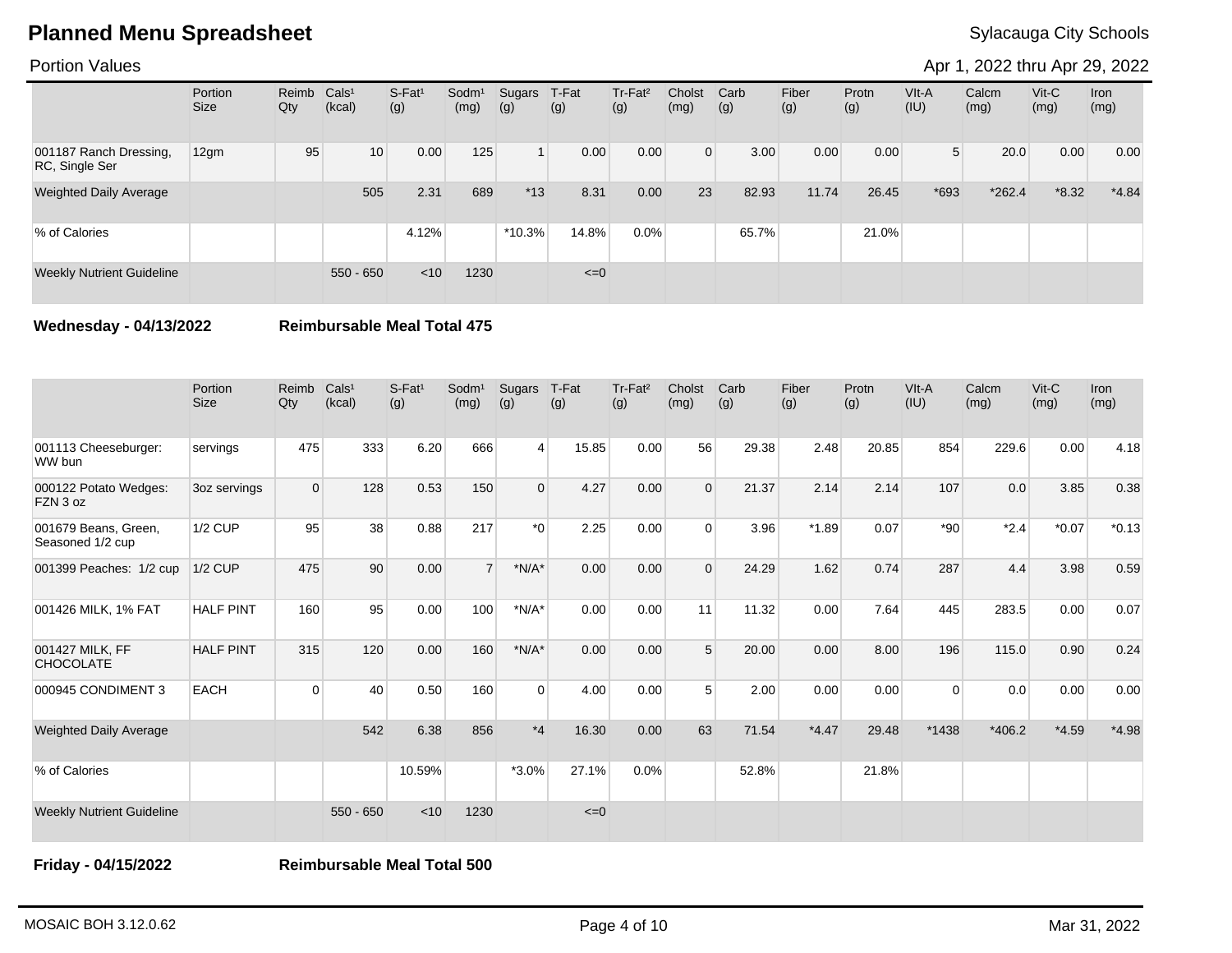Portion Values

Apr 1, 2022 thru Apr 29, 2022

|                                              | Portion<br><b>Size</b> | Reimb<br>Qty | Cals <sup>1</sup><br>(kcal) | $S-Fat1$<br>(g) | Sodm <sup>1</sup><br>(mg) | Sugars<br>(g)  | T-Fat<br>(g) | Tr-Fat <sup>2</sup><br>(g) | Cholst<br>(mg) | Carb<br>(g) | Fiber<br>(g) | Protn<br>(g) | VIt-A<br>(IU)  | Calcm<br>(mg) | $V$ it-C<br>(mg) | <b>Iron</b><br>(mg) |
|----------------------------------------------|------------------------|--------------|-----------------------------|-----------------|---------------------------|----------------|--------------|----------------------------|----------------|-------------|--------------|--------------|----------------|---------------|------------------|---------------------|
| 001778 Sandwich, IW,<br>WG, Soy Butter &     | each                   | 500          | 290                         | 3.00            | 220                       | 11             | 16.00        | 0.00                       | $\Omega$       | 28.00       | 4.00         | 9.00         | 55             | 80.0          | $*N/A*$          | 2.70                |
| 001043 Animal Crackers<br><b>WG</b>          | 1 OZ BAG               | 500          | 130                         | 0.00            | 95                        | $*N/A*$        | 4.00         | 0.00                       | $\Omega$       | 20.00       | 1.00         | $*N/A*$      | $\Omega$       | 150.0         | 0.00             | 0.72                |
| 000998 Raisins, Individual<br><b>Box</b>     | <b>Box</b>             | 500          | 137                         | 0.00            | 6                         | 31             | 0.00         | 0.00                       | $\Omega$       | 33.07       | 2.28         | 1.14         | $\Omega$       | 22.8          | 0.00             | 0.00                |
| 001140 Carrots, Baby,<br><b>RAW, 1/2 Cup</b> | <b>1/2 CUP</b>         | 250          | 26                          | 0.02            | 59                        | $\overline{4}$ | 0.10         | 0.00                       | $\Omega$       | 6.23        | 2.19         | 0.48         | 10425          | 24.2          | 1.97             | 0.67                |
| 000256 Broccoli, RAW,<br>Fresh 1lb           | <b>1/4 CUP</b>         | 75           | 6                           | 0.00            | 5                         | $\Omega$       | 0.06         | 0.00                       | $\Omega$       | 1.08        | 0.42         | 0.46         | 101            | 7.6           | 14.45            | 0.12                |
| 001426 MILK, 1% FAT                          | <b>HALF PINT</b>       | 170          | 95                          | 0.00            | 100                       | $*N/A*$        | 0.00         | 0.00                       | 11             | 11.32       | 0.00         | 7.64         | 445            | 283.5         | 0.00             | 0.07                |
| 001427 MILK, FF<br><b>CHOCOLATE</b>          | <b>HALF PINT</b>       | 330          | 120                         | 0.00            | 160                       | $*N/A*$        | 0.00         | 0.00                       | 5 <sup>5</sup> | 20.00       | 0.00         | 8.00         | 196            | 115.0         | 0.90             | 0.24                |
| 001187 Ranch Dressing,<br>RC, Single Ser     | 12gm                   | 330          | 10                          | 0.00            | 125                       | 1              | 0.00         | 0.00                       | $\Omega$       | 3.00        | 0.00         | 0.00         | 5 <sup>1</sup> | 20.0          | 0.00             | 0.00                |
| <b>Weighted Daily Average</b>                |                        |              | 689                         | 3.01            | 573                       | $*44$          | 20.06        | 0.00                       | $\overline{7}$ | 103.38      | 8.44         | $*18.33$     | 5566           | 451.5         | $*3.74$          | 3.96                |
| % of Calories                                |                        |              |                             | 3.93%           |                           | *25.5%         | 26.2%        | $0.0\%$                    |                | 60.0%       |              | *10.6%       |                |               |                  |                     |
| <b>Weekly Nutrient Guideline</b>             |                        |              | $550 - 650$                 | < 10            | 1230                      |                | $\leq=0$     |                            |                |             |              |              |                |               |                  |                     |

**Tuesday - 04/19/2022 Reimbursable Meal Total 500**

|                                                | Portion<br><b>Size</b> | Reimb<br>Qty | Cals <sup>1</sup><br>(kcal) | S-Fat <sup>1</sup><br>(g) | Sodm <sup>1</sup><br>(mg) | Sugars<br>(g)  | T-Fat<br>(g) | Tr-Fat <sup>2</sup><br>(g) | Cholst<br>(mg) | Carb<br>(g) | Fiber<br>(g) | Protn<br>(g) | VIt-A<br>(IU) | Calcm<br>(mg) | $V$ it- $C$<br>(mg) | Iron<br>(mg) |
|------------------------------------------------|------------------------|--------------|-----------------------------|---------------------------|---------------------------|----------------|--------------|----------------------------|----------------|-------------|--------------|--------------|---------------|---------------|---------------------|--------------|
| 001658 Hamburger w/ WG each<br><b>Bun CASE</b> |                        | 500          | 275                         | 3.58                      | 417                       | $\overline{4}$ | 11.04        | 0.00                       | 43             | 27.65       | 2.39         | 18.01        | 697           | 149.2         | 0.00                | 4.12         |
| 000122 Potato Wedges:<br>FZN 3 oz              | 3oz servings           |              | 128                         | 0.53                      | 150                       | $\Omega$       | 4.27         | 0.00                       | 0              | 21.37       | 2.14         | 2.14         | 107           | 0.0           | 3.85                | 0.38         |
| 001410 Beans, Baked:<br>$1/2$ cup              | $1/2$ CUP              | 155          | 141                         | 0.00                      | 184                       | $*7$           | 0.00         | 0.00                       | $\Omega$       | 28.37       | 7.38         | 7.38         | 223           | 84.0          | 0.09                | 2.82         |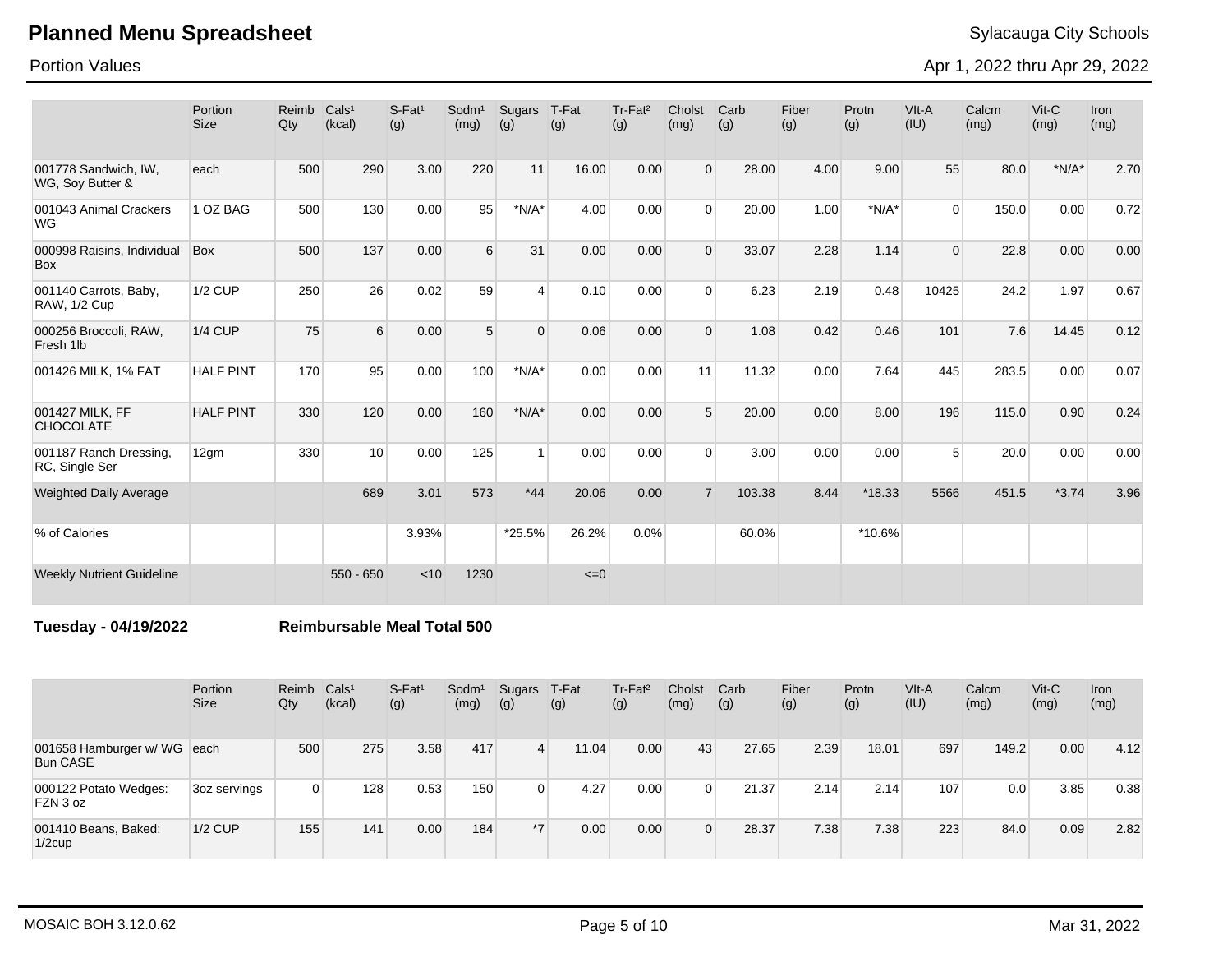### Portion Values

Apr 1, 2022 thru Apr 29, 2022

|                                     | Portion<br><b>Size</b> | Reimb<br>Qty | CalS <sup>1</sup><br>(kcal) | S-Fat <sup>1</sup><br>(g) | Sodm <sup>1</sup><br>(mg) | Sugars<br>(g)  | T-Fat<br>(g) | Tr-Fat <sup>2</sup><br>(g) | Cholst<br>(mg) | Carb<br>(g) | Fiber<br>(g) | Protn<br>(g) | VIt-A<br>(IU)  | Calcm<br>(mg) | $V$ it-C<br>(mg) | <b>Iron</b><br>(mg) |
|-------------------------------------|------------------------|--------------|-----------------------------|---------------------------|---------------------------|----------------|--------------|----------------------------|----------------|-------------|--------------|--------------|----------------|---------------|------------------|---------------------|
| 000086 Oranges                      | <b>1/2 CUP</b>         | 500          | 65                          | 0.04                      | $\overline{0}$            | 13             | 0.30         | 0.00                       | $\Omega$       | 16.27       | 3.38         | 0.99         | 317            | 60.6          | 63.45            | 0.13                |
| 001426 MILK, 1% FAT                 | <b>HALF PINT</b>       | 170          | 95                          | 0.00                      | 100                       | $*N/A*$        | 0.00         | 0.00                       | 11             | 11.32       | 0.00         | 7.64         | 445            | 283.5         | 0.00             | 0.07                |
| 001427 MILK, FF<br><b>CHOCOLATE</b> | <b>HALF PINT</b>       | 330          | 120                         | 0.00                      | 160                       | $*N/A*$        | 0.00         | 0.00                       | 5 <sup>1</sup> | 20.00       | 0.00         | 8.00         | 196            | 115.0         | 0.90             | 0.24                |
| 000945 CONDIMENT 3                  | <b>EACH</b>            | $\Omega$     | 40                          | 0.50                      | 160                       | $\overline{0}$ | 4.00         | 0.00                       | 5 <sup>1</sup> | 2.00        | 0.00         | 0.00         | $\overline{0}$ | 0.0           | 0.00             | 0.00                |
| <b>Weighted Daily Average</b>       |                        |              | 495                         | 3.62                      | 613                       | $*19$          | 11.34        | 0.00                       | 50             | 69.77       | 8.06         | 29.16        | 1363           | 408.2         | 64.07            | 5.30                |
| % of Calories                       |                        |              |                             | 6.58%                     |                           | $*15.4%$       | 20.6%        | 0.0%                       |                | 56.4%       |              | 23.6%        |                |               |                  |                     |
| <b>Weekly Nutrient Guideline</b>    |                        |              | $550 - 650$                 | < 10                      | 1230                      |                | $\leq=0$     |                            |                |             |              |              |                |               |                  |                     |

**Wednesday - 04/20/2022 Reimbursable Meal Total 485**

|                                       | Portion<br><b>Size</b> | Reimb<br>Qty | Cals <sup>1</sup><br>(kcal) | $S$ -Fat <sup>1</sup><br>(g) | Sodm <sup>1</sup><br>(mg) | Sugars<br>(g) | T-Fat<br>(g) | Tr-Fat <sup>2</sup><br>(g) | Cholst<br>(mg) | Carb<br>(g) | Fiber<br>(g) | Protn<br>(g) | VIt-A<br>(IU) | Calcm<br>(mg) | $V$ it-C<br>(mg) | <b>Iron</b><br>(mg) |
|---------------------------------------|------------------------|--------------|-----------------------------|------------------------------|---------------------------|---------------|--------------|----------------------------|----------------|-------------|--------------|--------------|---------------|---------------|------------------|---------------------|
| 900534 MACARONI AND<br><b>CHEESE</b>  | $2/3$ CUP              | 485          | 321                         | 6.89                         | 961                       | *9            | 12.20        | $*0.00$                    | 33             | 30.52       | 0.80         | 22.95        | 1665          | 615.3         | 0.93             | 0.86                |
| 001753 Beans, Green, 1/2<br>c. Ranch  | $1/2$ CUP              | 485          | 22                          | 0.00                         | 498                       | $*0$          | 0.36         | $*0.00$                    | 0              | 4.39        | 2.17         | 0.01         | $^*$ 0        | $*0.2$        | $*0.05$          | $*0.00$             |
| 001140 Carrots, Baby,<br>RAW, 1/2 Cup | <b>1/2 CUP</b>         | $\Omega$     | 26                          | 0.02                         | 59                        | 4             | 0.10         | 0.00                       | $\Omega$       | 6.23        | 2.19         | 0.48         | 10425         | 24.2          | 1.97             | 0.67                |
| 000814 Apples, Fresh<br>(HUSSC)       | $1/2$ CUP              | 485          | 72                          | 0.04                         |                           | 14            | 0.23         | 0.00                       | $\Omega$       | 19.06       | 3.31         | 0.36         | 75            | 8.3           | 6.35             | 0.17                |
| 001426 MILK, 1% FAT                   | <b>HALF PINT</b>       | 165          | 95                          | 0.00                         | 100                       | $*N/A*$       | 0.00         | 0.00                       | 11             | 11.32       | 0.00         | 7.64         | 445           | 283.5         | 0.00             | 0.07                |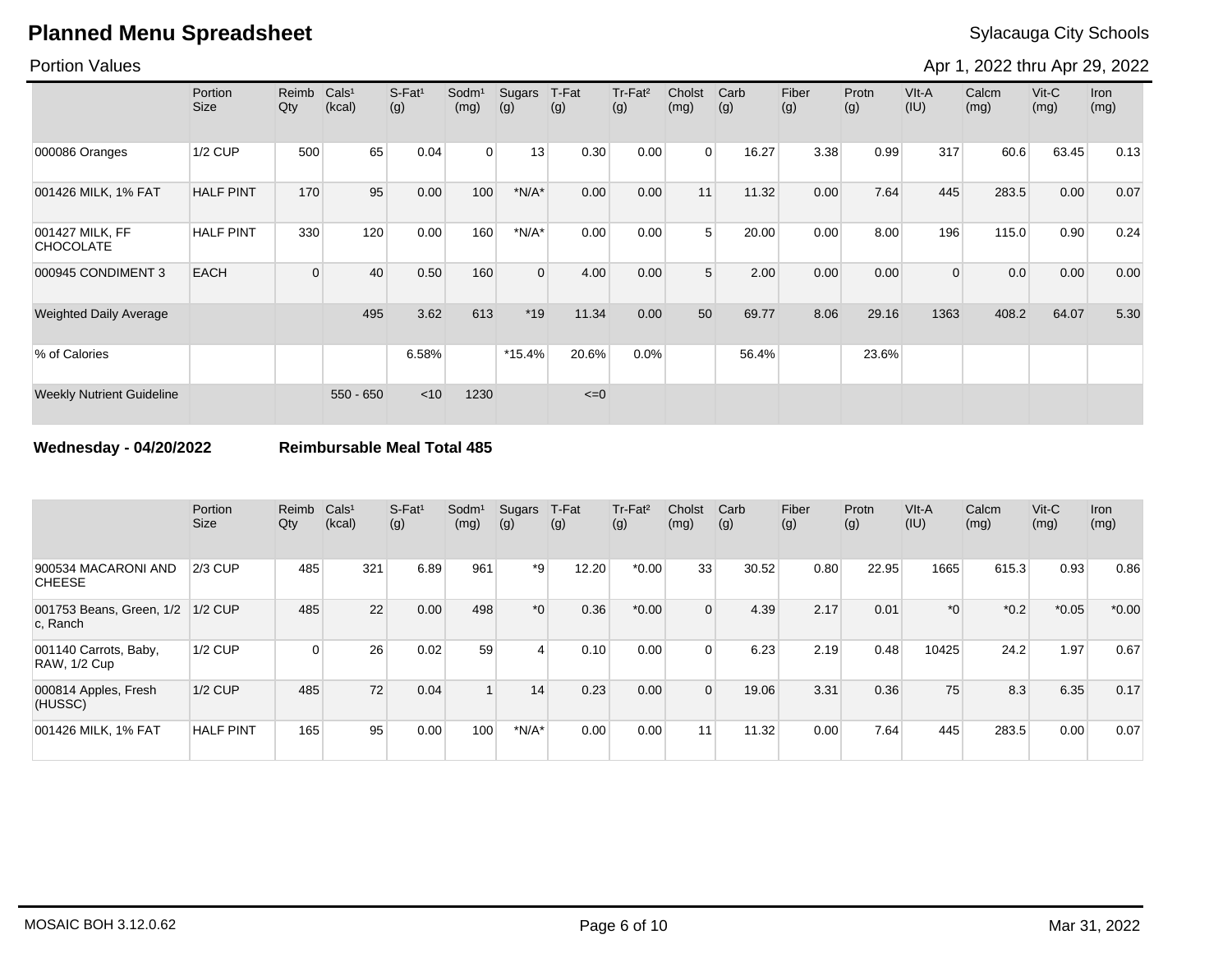### Portion Values

Apr 1, 2022 thru Apr 29, 2022

|                                     | Portion<br><b>Size</b> | Reimb Cals <sup>1</sup><br>Qty | (kcal)      | $S-Fat1$<br>(g) | Sodm <sup>1</sup><br>(mg) | Sugars<br>(g) | T-Fat<br>(g) | Tr-Fat <sup>2</sup><br>(g) | Cholst<br>(mg) | Carb<br>(g) | Fiber<br>(g) | Protn<br>(g) | VIt-A<br>(IU) | Calcm<br>(mg) | $V$ it-C<br>(mg) | <b>Iron</b><br>(mg) |
|-------------------------------------|------------------------|--------------------------------|-------------|-----------------|---------------------------|---------------|--------------|----------------------------|----------------|-------------|--------------|--------------|---------------|---------------|------------------|---------------------|
| 001427 MILK, FF<br><b>CHOCOLATE</b> | <b>HALF PINT</b>       | 320                            | 120         | 0.00            | 160                       | $*N/A*$       | 0.00         | 0.00                       | 5 <sup>1</sup> | 20.00       | 0.00         | 8.00         | 196           | 115.0         | 0.90             | 0.24                |
| <b>Weighted Daily Average</b>       |                        |                                | 526         | 6.93            | 1599                      | $*23$         | 12.79        | $*0.00$                    | 40             | 71.01       | 6.29         | 31.19        | *2020         | *796.1        | $*7.92$          | $*1.21$             |
| % of Calories                       |                        |                                |             | 11.86%          |                           | $*17.5%$      | 21.9%        | $*0.0\%$                   |                | 54.0%       |              | 23.7%        |               |               |                  |                     |
| <b>Weekly Nutrient Guideline</b>    |                        |                                | $550 - 650$ | < 10            | 1230                      |               | $\leq=0$     |                            |                |             |              |              |               |               |                  |                     |

**Friday - 04/22/2022 Reimbursable Meal Total 500**

|                                              | Portion<br><b>Size</b> | Reimb<br>Qty | Cals <sup>1</sup><br>(kcal) | $S-Fat1$<br>(g) | Sodm <sup>1</sup><br>(mg) | Sugars<br>(g) | T-Fat<br>(g) | Tr-Fat <sup>2</sup><br>(g) | Cholst<br>(mg) | Carb<br>(g) | Fiber<br>(g) | Protn<br>(g) | VIt-A<br>(IU)  | Calcm<br>(mg) | $V$ it-C<br>(mg) | <b>Iron</b><br>(mg) |
|----------------------------------------------|------------------------|--------------|-----------------------------|-----------------|---------------------------|---------------|--------------|----------------------------|----------------|-------------|--------------|--------------|----------------|---------------|------------------|---------------------|
| 990340 Turkey Coin                           | each                   | $\Omega$     | 50                          | 0.00            | 240                       | $\Omega$      | 1.00         | 0.00                       | 25             | 0.00        | 0.00         | 10.00        | $\overline{0}$ | 0.0           | 0.00             | 0.00                |
| 001012 Cheese Slice                          | <b>EACH</b>            | $\Omega$     | 51                          | 2.53            | 228                       | $\Omega$      | 4.56         | 0.00                       | 13             | 0.51        | 0.00         | 2.53         | 152            | 75.9          | 0.00             | 0.00                |
| 001767 Flatbread                             | Each                   | 500          | 102                         | 0.34            | 198                       | $*1$          | 2.39         | 0.00                       | $\Omega$       | 17.08       | 1.37         | 3.42         | 0              | 54.6          | 0.00             | 0.74                |
| 001454 Graham Cracker<br>Snack, Honey        | <b>EACH</b>            | $\Omega$     | 110                         | 0.00            | 140                       | 11            | 3.00         | 0.00                       | $\Omega$       | 20.00       | 7.00         | 1.29         | 280            | 5.0           | 3.00             | 2.00                |
| 000814 Apples, Fresh<br>(HUSSC)              | 1/2 CUP                | 500          | 72                          | 0.04            |                           | 14            | 0.23         | 0.00                       | $\Omega$       | 19.06       | 3.31         | 0.36         | 75             | 8.3           | 6.35             | 0.17                |
| 001140 Carrots, Baby,<br><b>RAW, 1/2 Cup</b> | <b>1/2 CUP</b>         | 250          | 26                          | 0.02            | 59                        | $\Delta$      | 0.10         | 0.00                       | $\Omega$       | 6.23        | 2.19         | 0.48         | 10425          | 24.2          | 1.97             | 0.67                |
| 000256 Broccoli, RAW,<br>Fresh 1lb           | <b>1/4 CUP</b>         | 75           | 6                           | 0.00            | 5                         | $\Omega$      | 0.06         | 0.00                       | $\Omega$       | 1.08        | 0.42         | 0.46         | 101            | 7.6           | 14.45            | 0.12                |
| 001426 MILK, 1% FAT                          | <b>HALF PINT</b>       | 170          | 95                          | 0.00            | 100                       | $*N/A*$       | 0.00         | 0.00                       | 11             | 11.32       | 0.00         | 7.64         | 445            | 283.5         | 0.00             | 0.07                |
| 001427 MILK, FF<br><b>CHOCOLATE</b>          | <b>HALF PINT</b>       | 330          | 120                         | 0.00            | 160                       | $*N/A*$       | 0.00         | 0.00                       | 5              | 20.00       | 0.00         | 8.00         | 196            | 115.0         | 0.90             | 0.24                |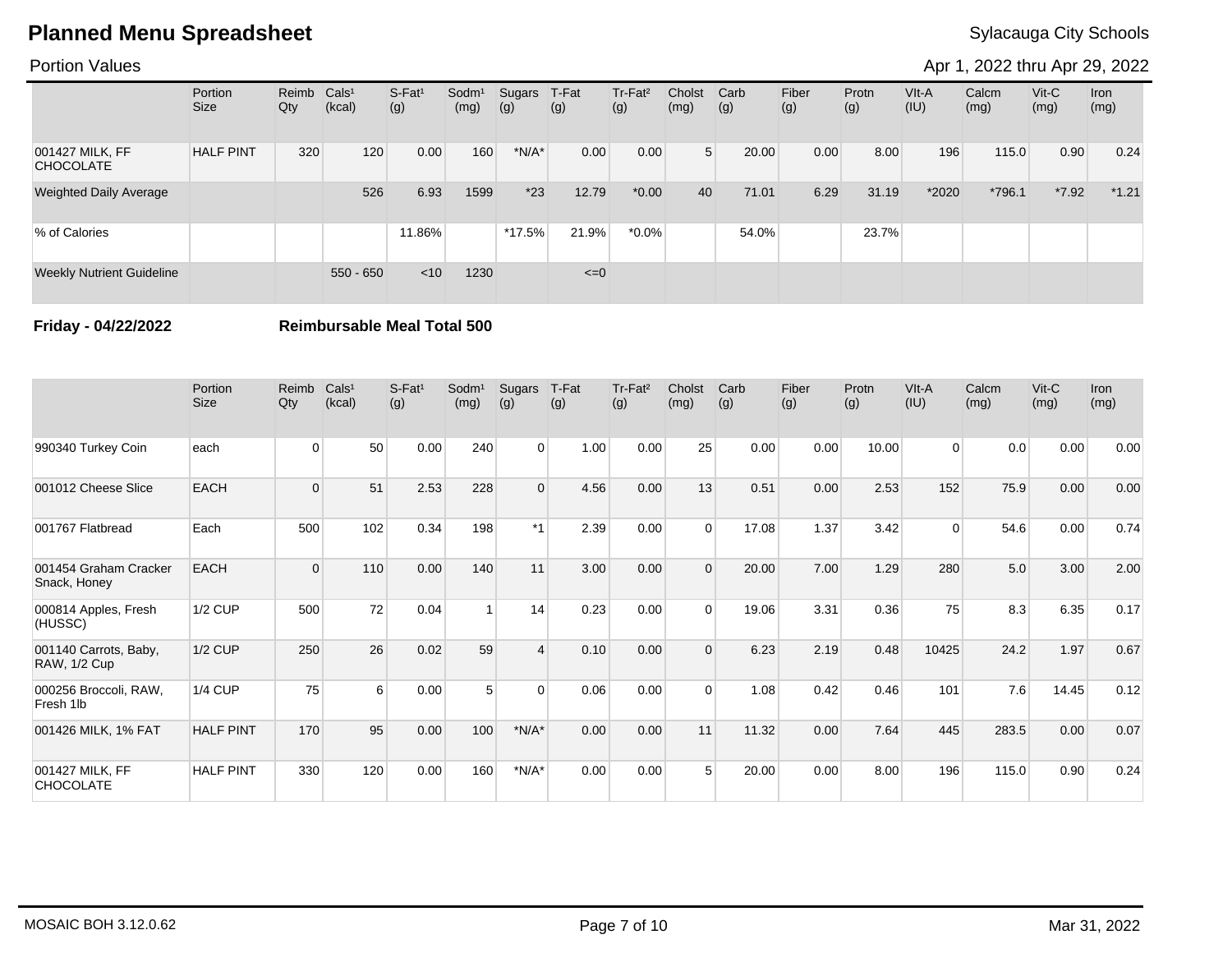Portion Values

Apr 1, 2022 thru Apr 29, 2022

|                                          | Portion<br><b>Size</b> | Reimb Cals <sup>1</sup><br>Qty | (kcal)          | S-Fat <sup>1</sup><br>(g) | Sodm <sup>1</sup><br>(mg) | Sugars<br>(g)  | T-Fat<br>(g) | Tr-Fat <sup>2</sup><br>(g) | Cholst<br>(mg) | Carb<br>(g) | Fiber<br>(g) | Protn<br>(g) | VIt-A<br>(IU)  | Calcm<br>(mg) | $V$ it-C<br>(mg) | <b>Iron</b><br>(mg) |
|------------------------------------------|------------------------|--------------------------------|-----------------|---------------------------|---------------------------|----------------|--------------|----------------------------|----------------|-------------|--------------|--------------|----------------|---------------|------------------|---------------------|
| 001187 Ranch Dressing,<br>RC, Single Ser | 12gm                   | 330                            | 10 <sup>1</sup> | 0.00                      | 125                       | $\overline{1}$ | 0.00         | 0.00                       | $\Omega$       | 3.00        | 0.00         | 0.00         | 5 <sup>1</sup> | 20.0          | 0.00             | 0.00                |
| <b>Weighted Daily Average</b>            |                        |                                | 306             | 0.39                      | 452                       | $*18$          | 2.68         | 0.00                       |                | 58.44       | 5.84         | 11.96        | 5586           | 261.6         | 10.09            | 1.44                |
| % of Calories                            |                        |                                |                 | 1.15%                     |                           | *23.5%         | 7.9%         | 0.0%                       |                | 76.4%       |              | 15.6%        |                |               |                  |                     |
| <b>Weekly Nutrient Guideline</b>         |                        |                                | $550 - 650$     | < 10                      | 1230                      |                | $\leq=0$     |                            |                |             |              |              |                |               |                  |                     |

**Tuesday - 04/26/2022 Reimbursable Meal Total 500**

|                                              | Portion<br><b>Size</b> | Reimb<br>Qty   | Cals <sup>1</sup><br>(kcal) | $S$ -Fat <sup>1</sup><br>(g) | Sodm <sup>1</sup><br>(mg) | Sugars<br>(g)  | T-Fat<br>(g) | Tr-Fat <sup>2</sup><br>(g) | Cholst<br>(mg) | Carb<br>(g) | Fiber<br>(g) | Protn<br>(g) | VIt-A<br>(IU) | Calcm<br>(mg) | $Vit-C$<br>(mg) | Iron<br>(mg) |
|----------------------------------------------|------------------------|----------------|-----------------------------|------------------------------|---------------------------|----------------|--------------|----------------------------|----------------|-------------|--------------|--------------|---------------|---------------|-----------------|--------------|
| 990225 Taco Stick                            | each                   | $\overline{0}$ | 345                         | 8.00                         | 630                       | 1 <sup>1</sup> | 12.00        | 0.00                       | 52             | 31.00       | 3.00         | 20.00        | 251           | 328.0         | 6.00            | 2.00         |
| 900129 Beans, Pinto:1/2<br>cup               | $1/2$ cup              | 155            | 90                          | 0.00                         | 140                       | $\Omega$       | 0.00         | 0.00                       | $\Omega$       | 16.00       | 6.00         | 6.00         | $\Omega$      | 80.0          | 1.20            | 1.08         |
| 001140 Carrots, Baby,<br><b>RAW, 1/2 Cup</b> | <b>1/2 CUP</b>         | $\overline{0}$ | 26                          | 0.02                         | 59                        | $\overline{4}$ | 0.10         | 0.00                       | $\Omega$       | 6.23        | 2.19         | 0.48         | 10425         | 24.2          | 1.97            | 0.67         |
| 001420 Salsa: 1/4 cup                        | $1/4$ CUP              | 155            | 19                          | 0.00                         | 227                       | $*N/A*$        | 0.00         | 0.00                       | $\Omega$       | 3.84        | 0.00         | 0.00         | $*N/A*$       | $*N/A*$       | $*N/A*$         | $*N/A*$      |
| 001085 Bananas                               | $1/2$ cup              | 500            | 67                          | 0.08                         |                           | 9              | 0.25         | 0.00                       | $\Omega$       | 17.13       | 1.95         | 0.82         | 48            | 3.8           | 6.52            | 0.20         |
| 001426 MILK, 1% FAT                          | <b>HALF PINT</b>       | 170            | 95                          | 0.00                         | 100                       | $*N/A*$        | 0.00         | 0.00                       | 11             | 11.32       | 0.00         | 7.64         | 445           | 283.5         | 0.00            | 0.07         |
| 001427 MILK, FF<br><b>CHOCOLATE</b>          | <b>HALF PINT</b>       | 315            | 120                         | 0.00                         | 160                       | $*N/A*$        | 0.00         | 0.00                       | 5              | 20.00       | 0.00         | 8.00         | 196           | 115.0         | 0.90            | 0.24         |
| 001187 Ranch Dressing,<br>RC, Single Ser     | 12gm                   | 95             | 10                          | 0.00                         | 125                       | $\overline{1}$ | 0.00         | 0.00                       | $\overline{0}$ | 3.00        | 0.00         | 0.00         | 5             | 20.0          | 0.00            | 0.00         |
| <b>Weighted Daily Average</b>                |                        |                | 210                         | 0.08                         | 273                       | $*9$           | 0.25         | 0.00                       | $\overline{7}$ | 40.30       | 3.81         | 10.32        | $*324$        | $*201.2$      | $*7.46$         | $*0.70$      |
| % of Calories                                |                        |                |                             | 0.34%                        |                           | $*17.1%$       | 1.1%         | 0.0%                       |                | 76.8%       |              | 19.7%        |               |               |                 |              |
| <b>Weekly Nutrient Guideline</b>             |                        |                | $550 - 650$                 | < 10                         | 1230                      |                | $\leq=0$     |                            |                |             |              |              |               |               |                 |              |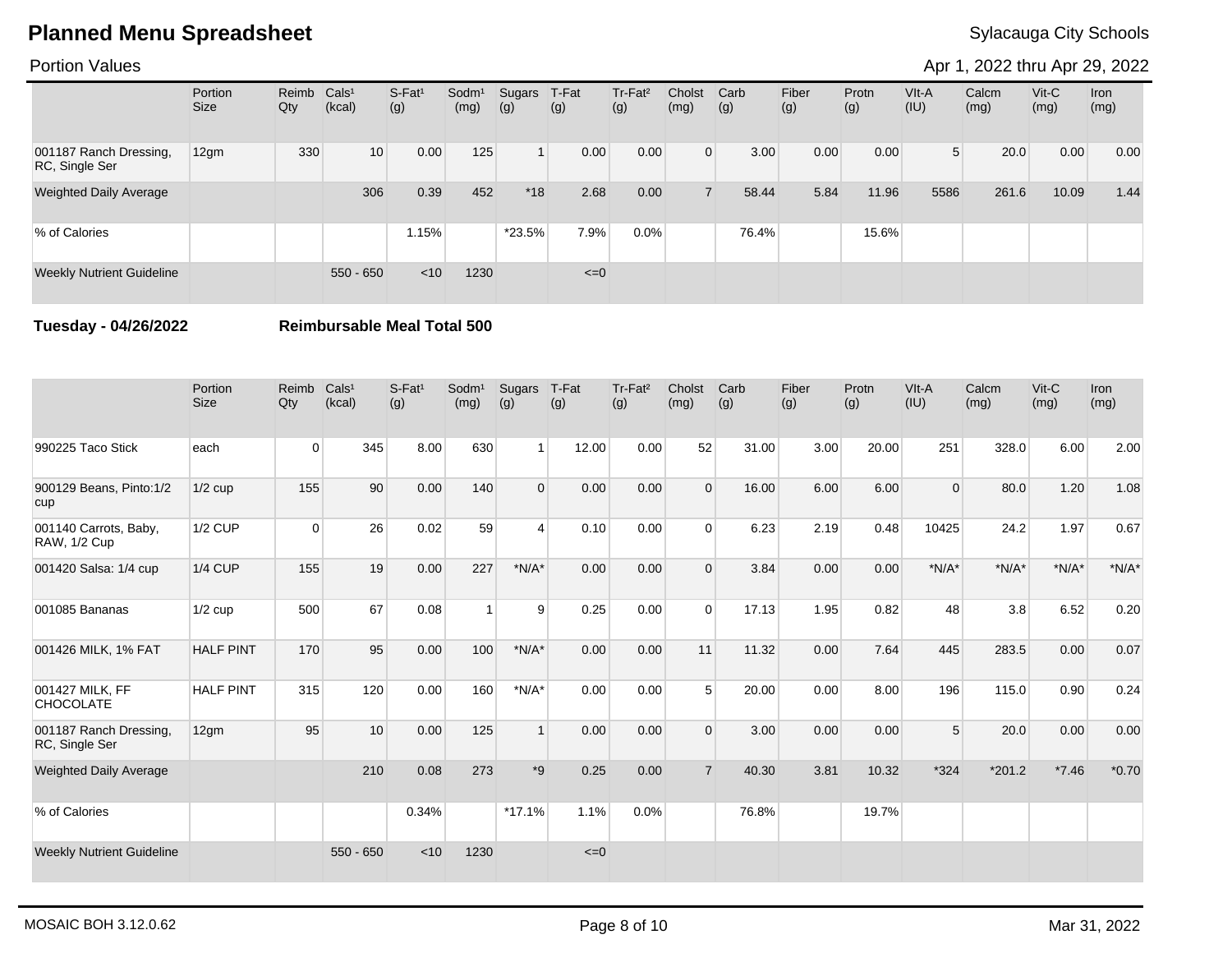#### Portion Values

**Wednesday - 04/27/2022 Reimbursable Meal Total 485**

|                                          | Portion<br><b>Size</b> | Reimb<br>Qty | Cals <sup>1</sup><br>(kcal) | S-Fat <sup>1</sup><br>(g) | Sodm <sup>1</sup><br>(mg) | Sugars<br>(g)    | T-Fat<br>(g) | Tr-Fat <sup>2</sup><br>(g) | Cholst<br>(mg) | Carb<br>(g) | Fiber<br>(g) | Protn<br>(g) | VIt-A<br>(IU) | Calcm<br>(mg) | $Vit-C$<br>(mg) | <b>Iron</b><br>(mg) |
|------------------------------------------|------------------------|--------------|-----------------------------|---------------------------|---------------------------|------------------|--------------|----------------------------|----------------|-------------|--------------|--------------|---------------|---------------|-----------------|---------------------|
| 000923 Spaghetti w/Meat                  | 3/4 CUP                | 485          | 292                         | 4.10                      | 525                       | $*_{4}$          | 10.79        | 0.68                       | 58             | 26.87       | 2.54         | $*17.23$     | *597          | $*37.7$       | $*8.80$         | $*1.73$             |
| 001753 Beans, Green, 1/2<br>c. Ranch     | $1/2$ CUP              | 485          | 22                          | 0.00                      | 498                       | $*$ <sup>0</sup> | 0.36         | $*0.00$                    | $\Omega$       | 4.39        | 2.17         | 0.01         | $*_{0}$       | $*0.2$        | $*0.05$         | $*0.00$             |
| 001605 Spinach 1/2 cup                   | $1/2$ Cup              | $\Omega$     | 104                         | 0.29                      | 358                       | $*N/A*$          | 1.77         | $*N/A*$                    | $\Omega$       | 16.47       | 9.98         | 12.97        | 42533         | 449.1         | 127.46          | 12.29               |
| 001476 Tomatoes (fresh)<br>1/8 C, Sliced | <b>1/8 CUP</b>         | $\Omega$     | 5                           | 0.01                      | $\overline{1}$            | $\mathbf{1}$     | 0.06         | 0.00                       | $\Omega$       | 1.10        | 0.34         | 0.25         | 236           | 2.8           | 3.88            | 0.08                |
| 000814 Apples, Fresh<br>(HUSSC)          | <b>1/2 CUP</b>         | 485          | 72                          | 0.04                      | $\overline{1}$            | 14               | 0.23         | 0.00                       | $\Omega$       | 19.06       | 3.31         | 0.36         | 75            | 8.3           | 6.35            | 0.17                |
| 001426 MILK, 1% FAT                      | <b>HALF PINT</b>       | 165          | 95                          | 0.00                      | 100                       | $*N/A*$          | 0.00         | 0.00                       | 11             | 11.32       | 0.00         | 7.64         | 445           | 283.5         | 0.00            | 0.07                |
| 001427 MILK, FF<br><b>CHOCOLATE</b>      | <b>HALF PINT</b>       | 320          | 120                         | 0.00                      | 160                       | $*N/A*$          | 0.00         | 0.00                       | 5              | 20.00       | 0.00         | 8.00         | 196           | 115.0         | 0.90            | 0.24                |
| 001556 Dressings,<br>Assorted: Singles   | <b>SERVINGS</b>        | $\Omega$     | 107                         | 1.17                      | 333                       | $\overline{7}$   | 7.67         | 0.00                       | 5              | 8.67        | 0.33         | 0.00         | 13            | 0.0           | $*0.00$         | 0.00                |
| <b>Weighted Daily Average</b>            |                        |              | 497                         | 4.14                      | 1164                      | $*19$            | 11.38        | $*0.68$                    | 66             | 67.36       | 8.02         | $*25.47$     | $*952$        | $*218.4$      | $*15.79$        | $*2.08$             |
| % of Calories                            |                        |              |                             | 7.50%                     |                           | $*15.3%$         | 20.6%        | $*1.2%$                    |                | 54.2%       |              | *20.5%       |               |               |                 |                     |
| <b>Weekly Nutrient Guideline</b>         |                        |              | $550 - 650$                 | < 10                      | 1230                      |                  | $\leq=0$     |                            |                |             |              |              |               |               |                 |                     |

**Thursday - 04/28/2022 Reimbursable Meal Total 500**

|                                          | Portion<br>Size | Reimb<br>Qty | Cals <sup>1</sup><br>(kcal) | $S-Fat1$<br>(g) | Sodm <sup>1</sup><br>(mg) | Sugars<br>(g) | T-Fat<br>(g)       | Tr-Fat <sup>2</sup><br>(g) | Cholst<br>(mg) | Carb<br>(g) | Fiber<br>(g) | Protn<br>(g) | VIt-A<br>(IU) | Calcm<br>(mg) | $V$ it-C<br>(mg) | Iron<br>(mg) |
|------------------------------------------|-----------------|--------------|-----------------------------|-----------------|---------------------------|---------------|--------------------|----------------------------|----------------|-------------|--------------|--------------|---------------|---------------|------------------|--------------|
| 001778 Sandwich, IW,<br>WG, Soy Butter & | each            | 500          | 290                         | 3.00            | 220                       | 11            | 16.00 <sub>1</sub> | 0.00                       |                | 28.00       | 4.00         | 9.00         | 55            | 80.0          | $*N/A*$          | 2.70         |
| 001043 Animal Crackers<br><b>WG</b>      | 1 OZ BAG        | 500          | 130                         | 0.00            | 95                        | $*N/A*$       | 4.00               | 0.00                       |                | 20.00       | 1.00         | $*N/A*$      |               | 150.0         | 0.00             | 0.72         |

Apr 1, 2022 thru Apr 29, 2022